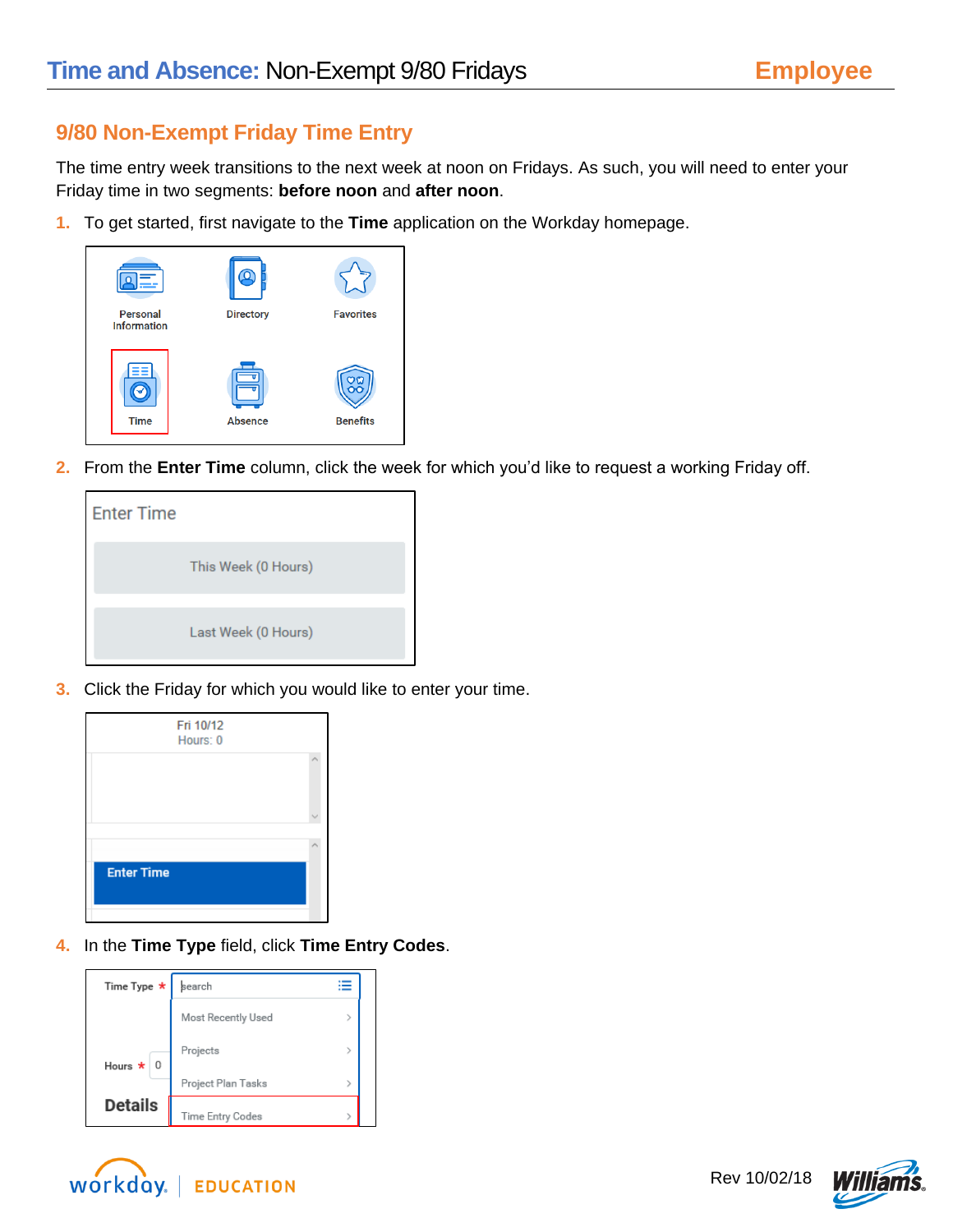**5.** In the dropdown, you will have a variety of 9/80 Friday time entry codes. For a regular Friday worked, click **9-80 Friday – Hours Worked**



**6.** Enter the **In** and **Out** time up until 12PM. **Out Reason** will auto-fill as **Out**.

| <b>Enter Time</b> |                     |
|-------------------|---------------------|
| 10/12/2018        |                     |
|                   |                     |
| Time Type $\star$ | X 9-80 Friday - PTO |
| In.<br>$\star$    | 09:00 AM            |
| Out<br>*          | 12:00 PM            |
|                   |                     |
| Out Reason *      | Out                 |
| Hours             | $\star$ 3           |

**7.** Click **OK** to save your before noon time entry. You will see it on your calendar as 'Not Submitted.'





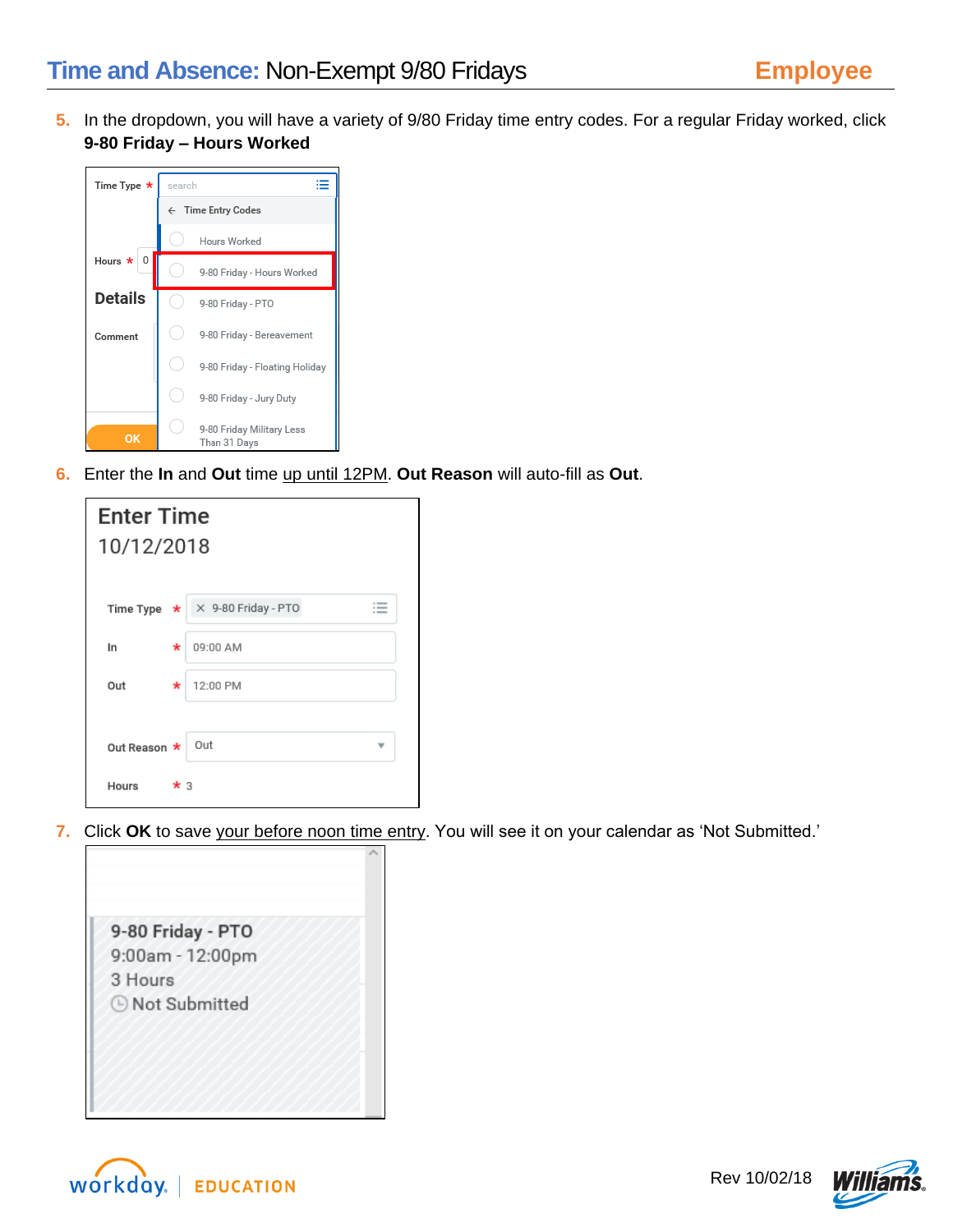**8.** If you are entering project time, you will need to enter that **in addition to** your Hours Worked entry. All Friday project time should be entered in the *top section* of your timesheet, as shown below.



**9.** Now enter your after noon time entry. To do so, click to the next week in the upper left hand corner.



**10.** On the next week's calendar, you will see a column for the previous Friday. This will include the time you have *already entered* for that day.

| Oct 12 - 19, 2018<br><b>Today</b> |                                                                       |                       |  |  |  |
|-----------------------------------|-----------------------------------------------------------------------|-----------------------|--|--|--|
|                                   | Fri 10/12<br>Hours: 3                                                 | Sat 10/13<br>Hours: 0 |  |  |  |
|                                   | <b>Hours Not Worked - UNPA</b><br>37<br><b><i>A</i></b> Not Submitted |                       |  |  |  |
|                                   |                                                                       |                       |  |  |  |
| 9 AM                              | 9-80 Friday - Hours Worke<br>9:00am - 12:00pm                         |                       |  |  |  |
| 10 AM                             | 3 Hours<br><b>E</b> Not Submitted                                     |                       |  |  |  |
| 11 AM                             |                                                                       |                       |  |  |  |
| <b>12 PM</b>                      |                                                                       |                       |  |  |  |
| 1 PM                              |                                                                       |                       |  |  |  |



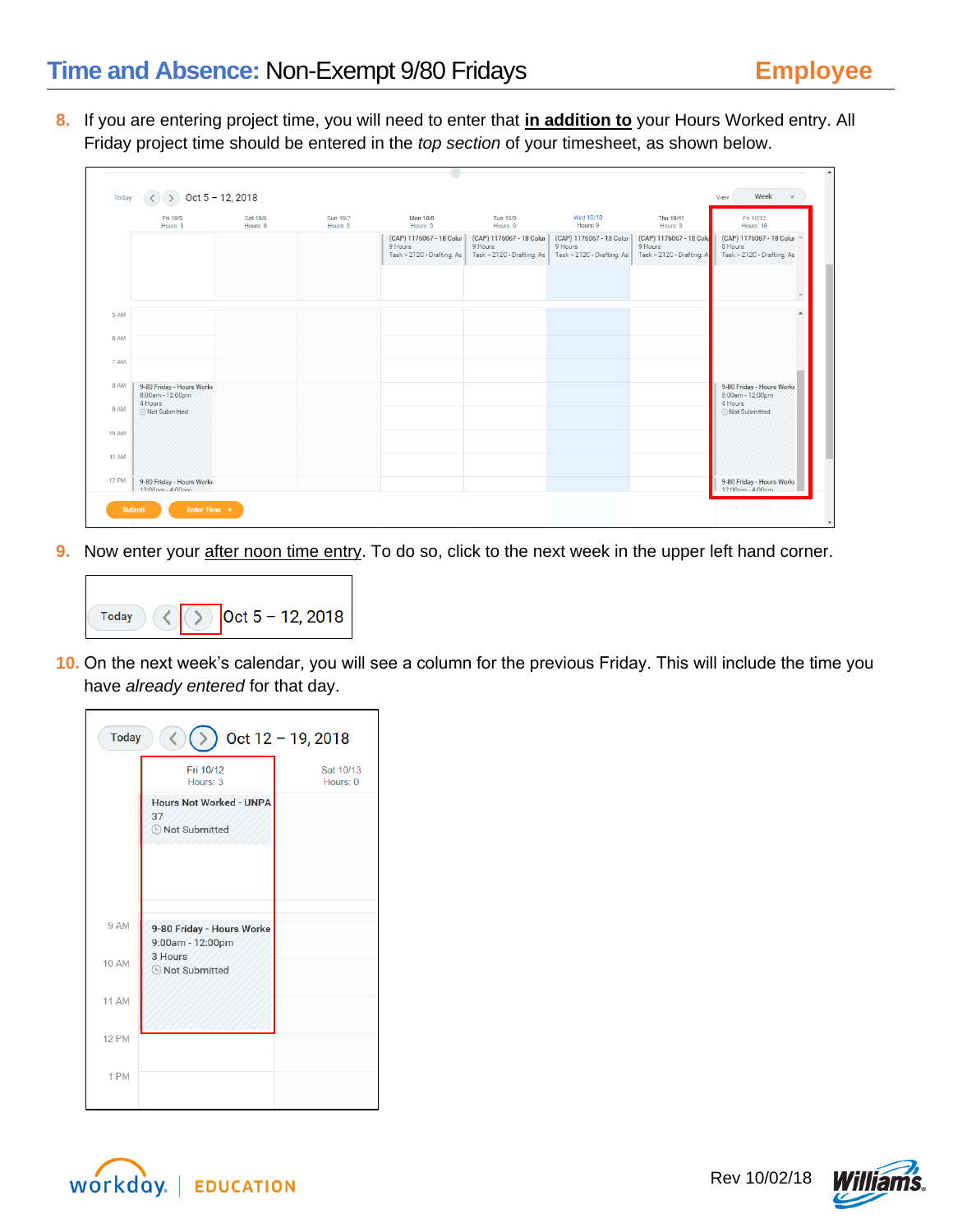**11.** Click the calendar to enter your time after 12 PM.



**12.** Again, select **9-80 Friday – Hours Worked** as the **Time Type**, then enter the remaining clock hours, or **In** and **Out** time for that day. **Out Reason** will auto-fill as **Out**. Note that you do not need to split your project time entry.

| <b>Enter Time</b><br>10/12/2018 |   |                                                          |  |
|---------------------------------|---|----------------------------------------------------------|--|
|                                 |   | 這<br>Time Type $\star \times$ 9-80 Friday - Hours Worked |  |
| In                              | * | 12:00 PM                                                 |  |
| Out                             | * | 06:00 PM                                                 |  |
|                                 |   |                                                          |  |
| Out Reason $\star$              |   | Out                                                      |  |
| Hours<br>$\star$ 6              |   |                                                          |  |

- **13.** Click **OK** to save your after noon entry. You will see it on your calendar with the before noon entry listed as 'Not Submitted.'
- **14.** Click **Submit**, then **Submit** again to complete your 9/80 Friday time entry.

## **9/80 Scheduled Friday Time Off Request**

If you are a non-exempt 9/80 schedule employee taking time off on a Friday that you are *normally scheduled to work*, you must enter your request *directly on your time sheet* (**not** via the Absence application).

**15.** To get started, first navigate to the **Time** application on the Workday homepage.